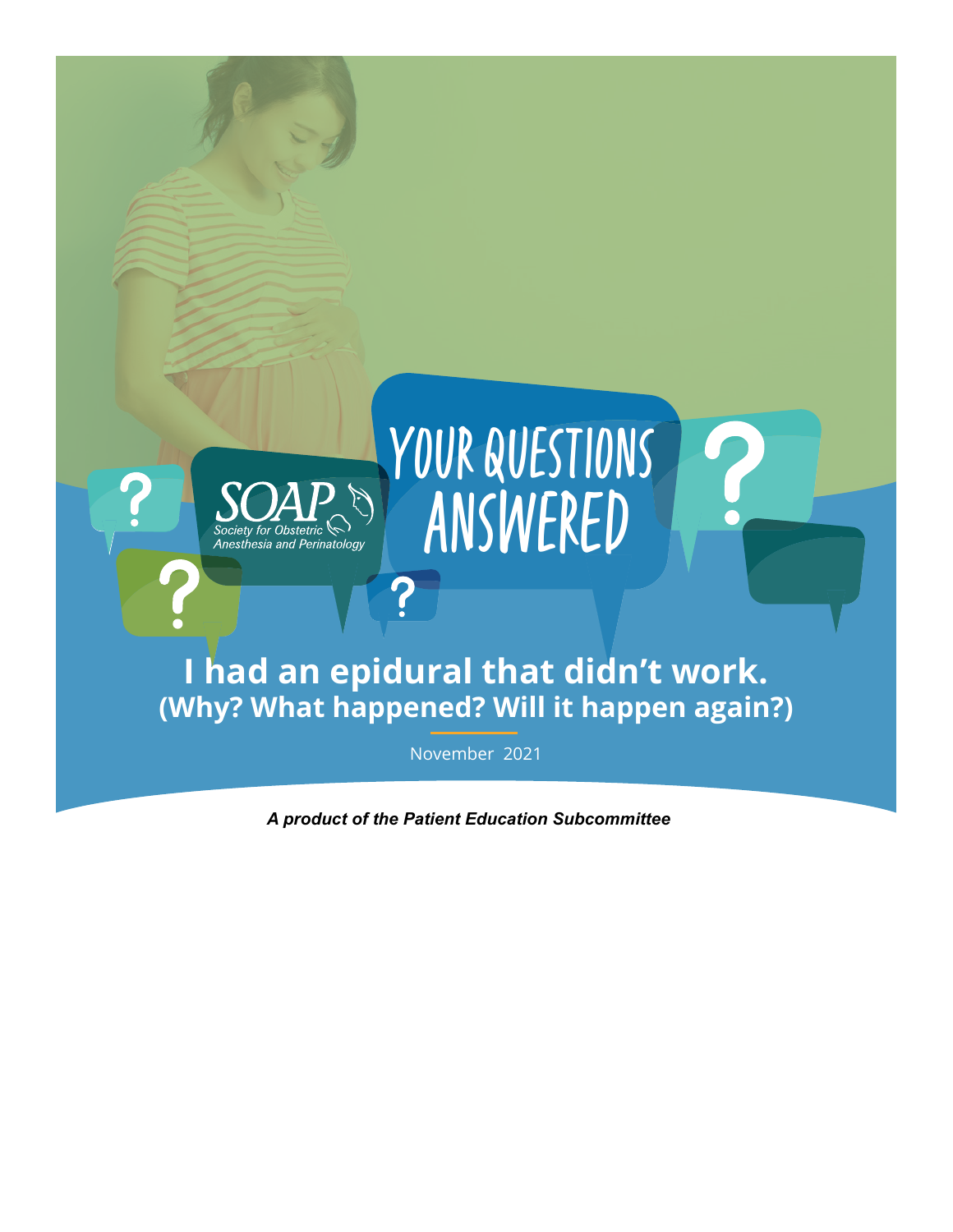

# **1. AFTER GETTING MY LAST EPIDURAL, I DID NOT GET ENOUGH PAIN RELIEF. WHY DID THIS HAPPEN?**

This can happen for several different reasons:

Anesthesiologists look at and feel the bones in your back to locate the correct space to insert the small, soft tube (the epidural catheter) that delivers the medication. Sometimes, the tube ends up in a space where the medication doesn't work as well, even though the anesthesiologist did everything correctly, since the exact location of the tip of the catheter cannot be seen from the outside. If this happens to you, it is typically not dangerous. In this situation the epidural catheter or medications can often be adjusted to help make you comfortable. If this does not work, the epidural catheter may need to be replaced. Therefore it is important to let your anesthesiologist know if you are still having pain after the epidural is placed.

If you are very close to delivering your baby when the epidural is done, there may not be enough time for the medicine to work before you deliver.

Sometimes the epidural works well to take pain away from contractions in your belly area but does not work as well to take pain away from your vaginal area or back. If this happens, it is important to let the anesthesia provider know so they can see if adjustments can be made to help get you comfortable.

Even if the epidural is working well, you may feel a lot of vaginal or back pressure similar to having a bowel movement - when you are close to delivering the baby. It can be difficult to take away this sensation completely, but you should also let your anesthesia provider know you are feeling discomfort in case they can help.

## **2. WHY DID MY EPIDURAL WORK ON ONE SIDE MORE THAN THE OTHER, OR NOT AT ALL ON ONE SIDE?**

After your anesthesiologist finds the right space to put in the epidural catheter, the tip of that tube may end up being more on one side of the space in your spine than the other. If this happens, more medication may go to one side and you may not get enough medication on the other side. The anesthesiologist can give an extra dose which may solve this problem or the anesthesiologist may adjust how deep the catheter is. Sometimes the epidural procedure needs to be redone to solve this problem. Even if the epidural works more on one side than the other all through your labor, it is still okay, as long as your overall pain relief is good. If this has been a problem for you in the past, it is possible it could happen again in a future delivery. However this is not always the case!